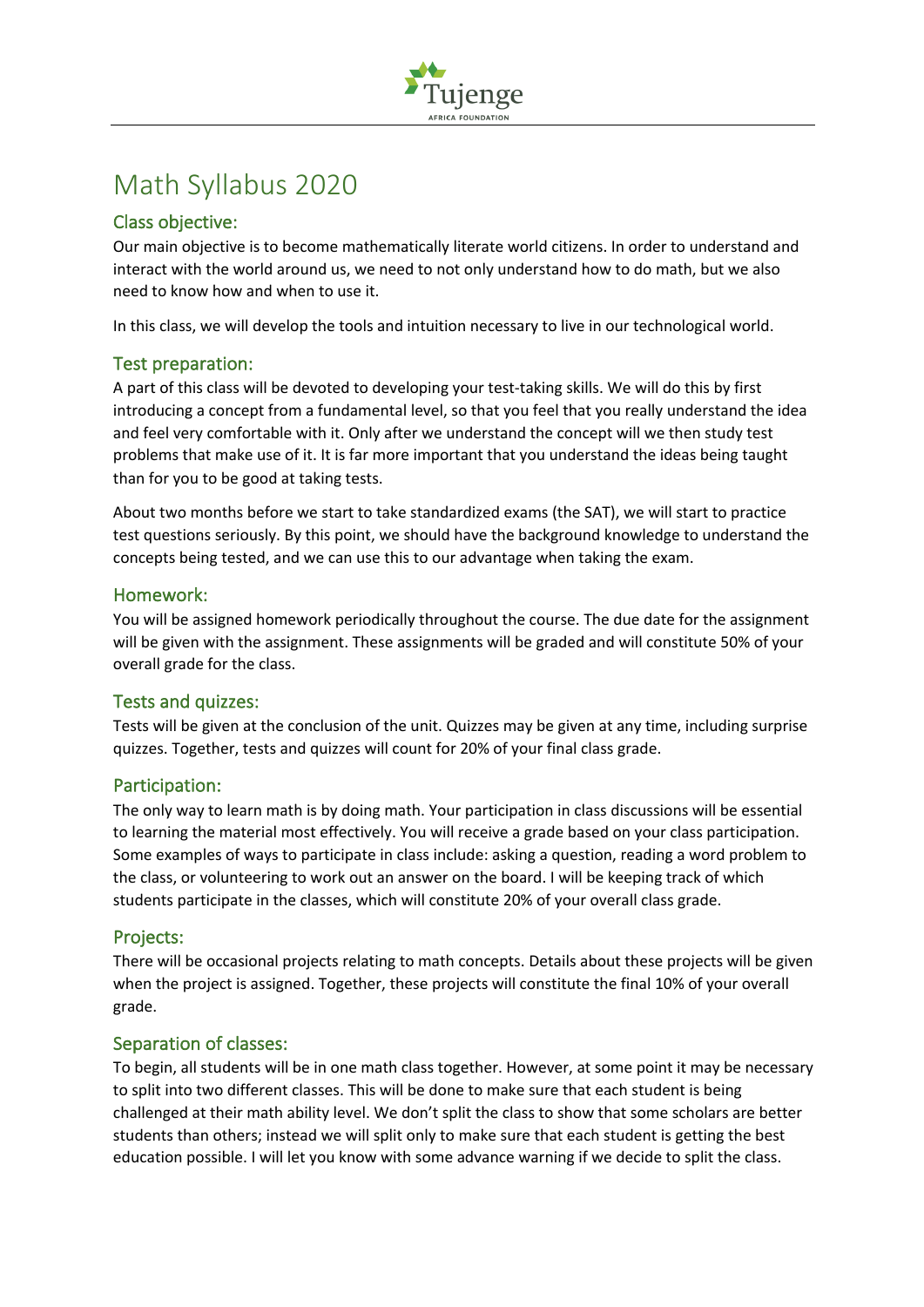

## Classroom Expectations:

- Pencil and paper ready at the start of every class period
- Calculator brought to class every day
- Homework is submitted before the start of class

## Schedule:

## Unit 1: Math and English

- Classroom directions and classroom interactions
- Arithmetic Operators
- Common Math Terms
- English language "clues"

## Unit 2: Math Fundamentals

- Order of operations
- Distributive law
- Manipulating fractions
- Decimals
- Exponents and Roots
- Charts and Graphs

## Unit 3: Algebra I

- English for Algebra
- Expressions vs. Equations
- Linear equations in 1 variable
- Radical and Rational equations in 1 variable
- Linear equations in 2 variables
- Quadratic equations in 2 variables
- Higher-order equations in 2 variables
- Graphing equations
- Simultaneous Equations
- Inequalities (1 and 2 variables)
- Complex Numbers and Absolute Values

## Unit 4: Algebra II

- What is a function?
- Polynomial functions
- Rational functions
- Conic sections
- Function transformations
- Exponential and logarithmic functions
- Graphing functions
- Systems of equations
- Systems of inequalities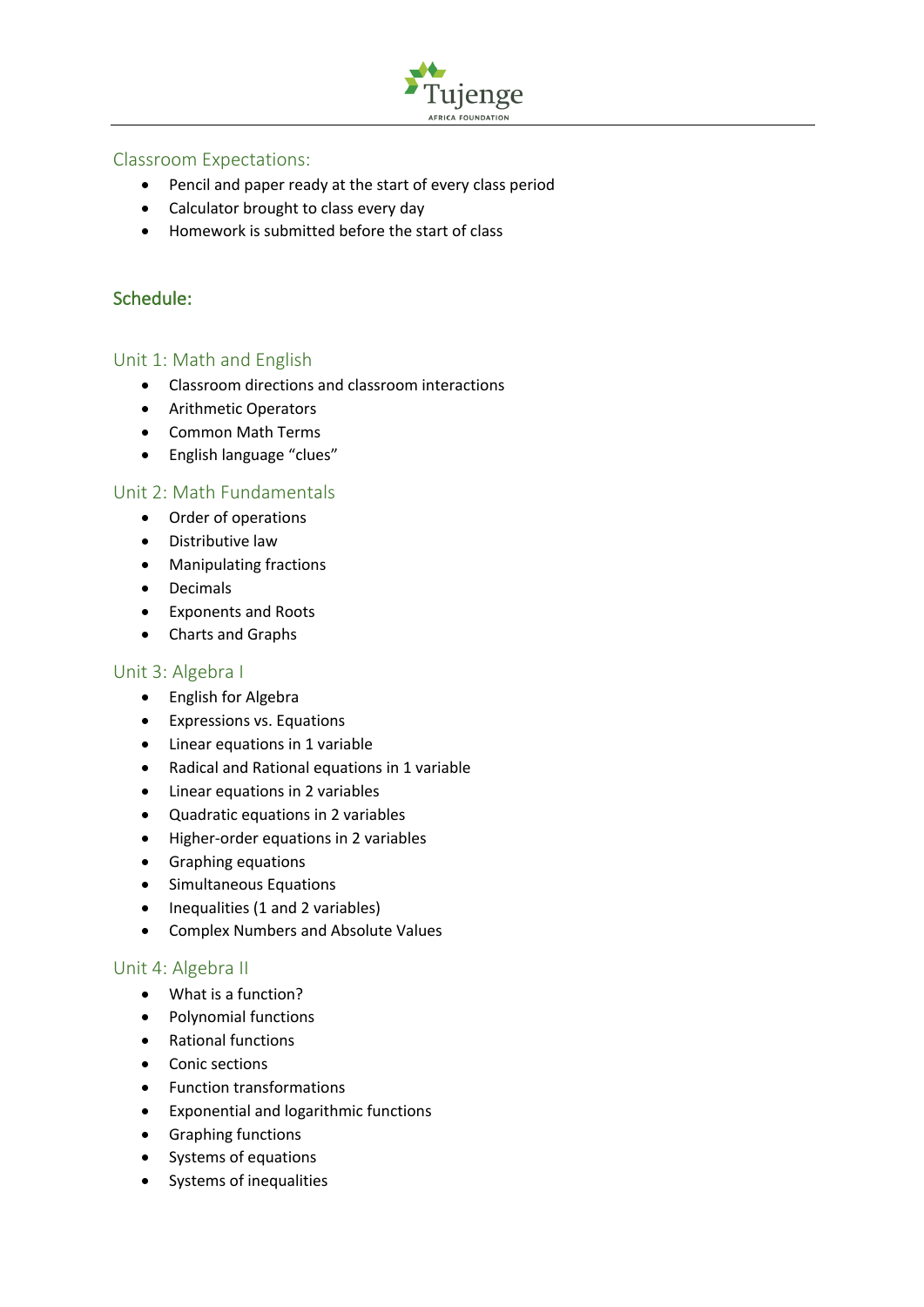

- Probability and counting
- Statistical analysis

## Unit 5: Geometry

- Shapes features of shapes
- Lines, rays and segments
- Angles and measures
- Triangles
- Quadrilaterals
- Polygons
- Trigonometry of triangles

## Unit 6: Trigonometry

- Exponents and logarithms
- Imaginary numbers and the complex plane
- The unit circle
- Trigonometric definitions from the unit circle
- Sine and Cosine
- Conic sections
- Sequences and Series

## Unit 7: Calculus I

- Limits and infinity
- The limit definition of the derivative
- Taking derivatives
- Differentiation and equations of motion
- Differentiation techniques
- Applications of derivatives

## Unit 8: Calculus II

- Anti-derivatives
- Integration and the Fundamental Theorem of Calculus
- Integration and equations of motion
- Integration techniques
- Applications of integrals
- L'Hopital's rule
- Sequences and series
- Taylor series and Taylor expansions

## Interlude: Math for SAT

- This will be a 6- to 8-week interlude in which we practice SAT-style problems and prepare to take standardized tests.
- This interlude will likely happen between Units 5 and 6.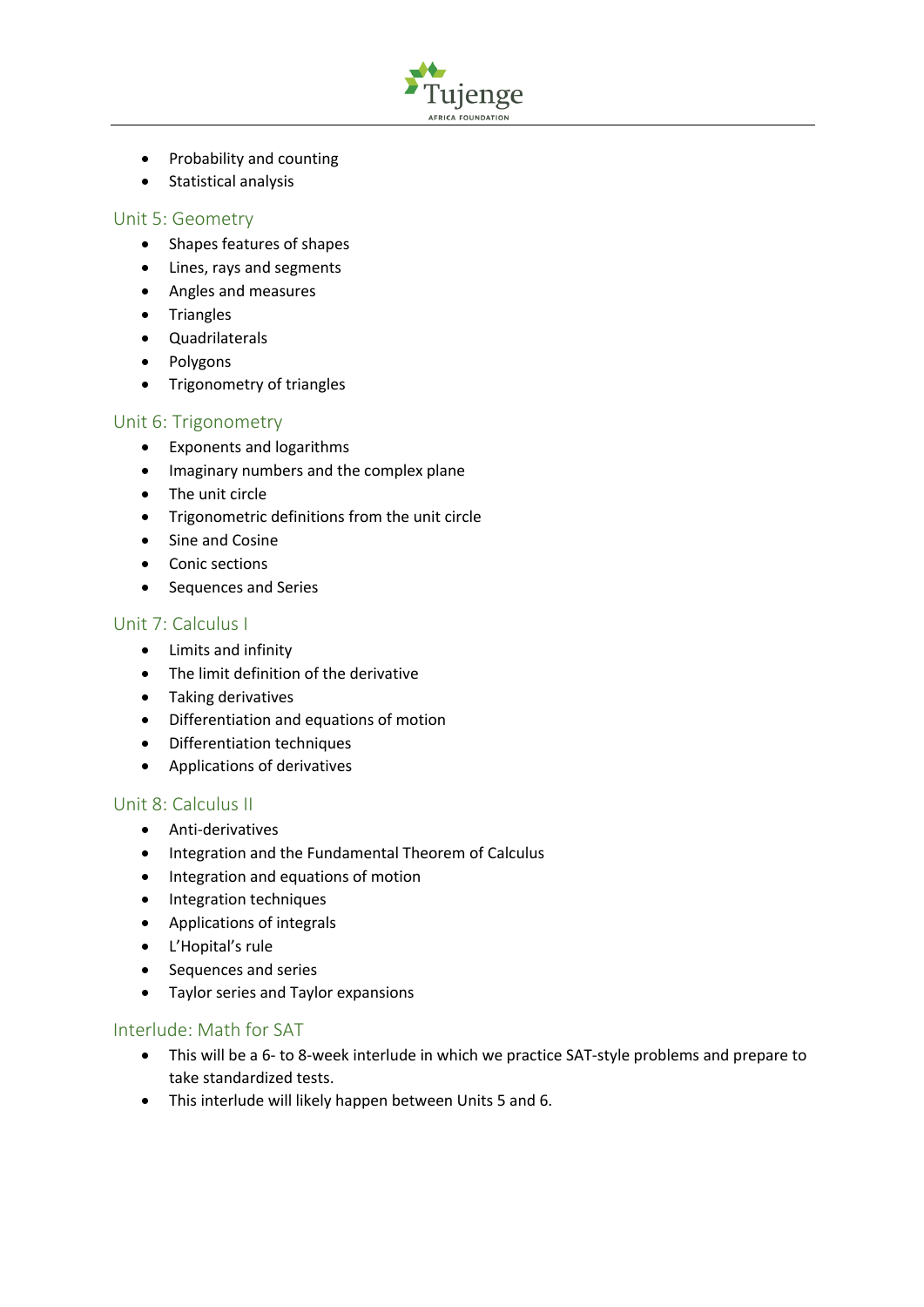

## Week-by-week Syllabus

## Spring Term: 1/27/20 – 5/20/20

## Unit 1: Math and English

*Week 1: 1/27/19 – 1/31/20*

- Math Vocabulary
- Introduction to numbers/number theory
- Speaking fractions/decimals
- Speaking expressions/equations
- Geometry

#### *Week 2: 2/3/20 – 2/7/20*

- Geometry
- Graphs and Tables
- Operators
- Equalities vs. Expressions
- Unit 1 quiz

#### Unit 2: Math Fundamentals

#### *Week 3: 2/10/20 – 2/14/20*

- Order of operations
- Continuation of fractions
- GCF, LCM
- Ratios

#### *Week 4: 2/17/20 – 2/21/20*

- Percentages/Percent change
- Averages
- Exponents
- Roots/fractional exponents
- Rationalizing fractions/Scientific Notation

## *Week 5: 2/24/20 – 2/28/20*

- Irrational numbers/Interval notation
- Absolute Value
- Fundamentals review
- Unit 2 quiz

## Unit 3: Algebra I

#### *Week 6: 3/2/20 – 3/6/20*

- Linear equations (1 variable), rational equations, radical equations
- Domain and extraneous solutions; solving for expressions
- Solving simultaneous equations
- (More) simultaneous equations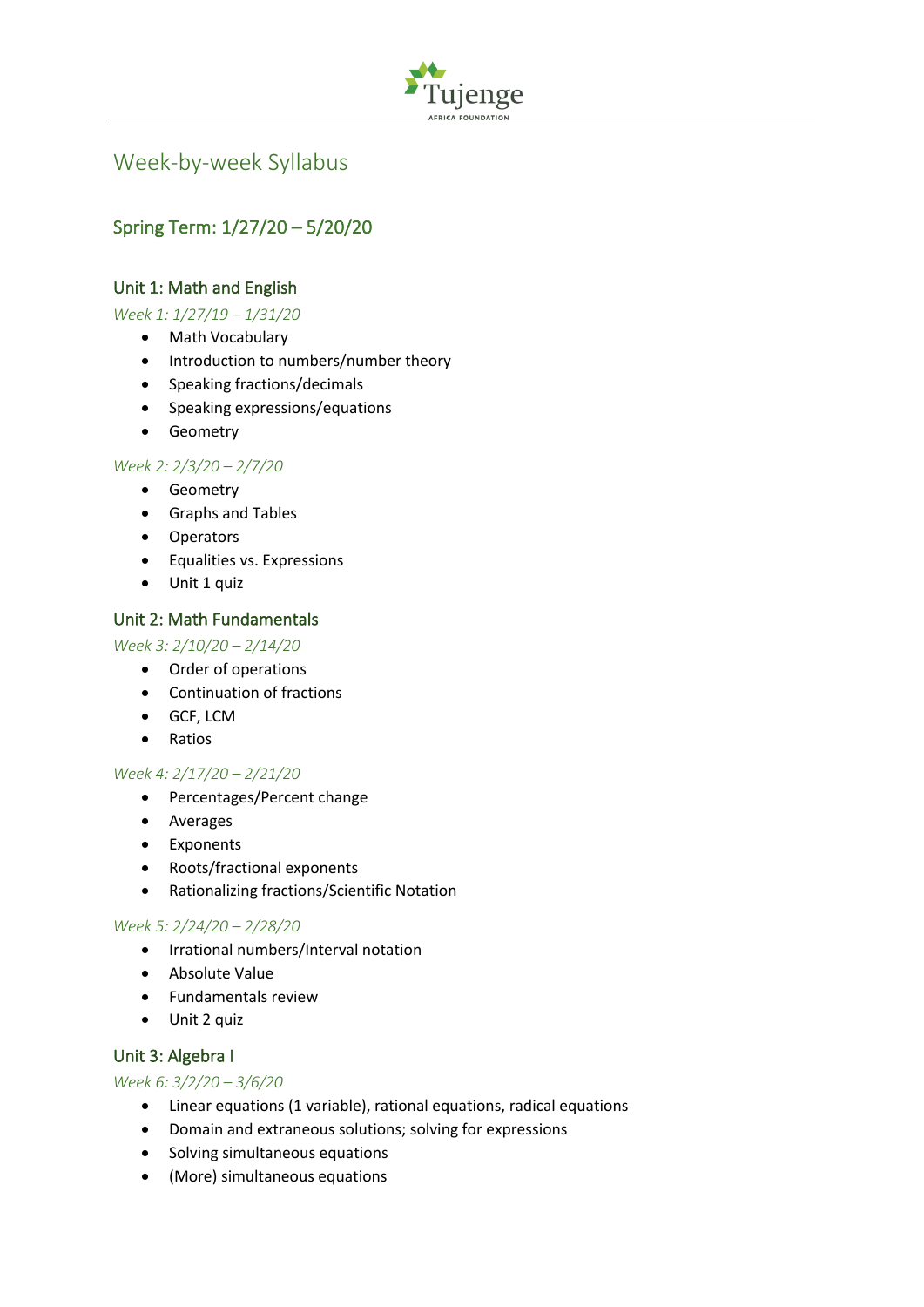

• Solving inequalities

*Week 7: 3/9/20 – 3/13/20*

•

## *Week 8: 3/16/20 – 3/20/20*

- Quadratic equations
- Applications of quadratic equations
- Pi Day fun

#### Unit 4: Algebra II

#### *Week 9: 3/30/20 – 4/3/20*

- Introduction to graphing; graphing linear equations in all forms; slope
- Polynomial equations and roots; connection between roots and x-intercepts
- Graphing quadratics and polynomials
- Graphing practice
- Solving problems through graphing

#### *Week 10: 4/7/20 – 4/10/20*

- Continuation of projectile motion
- Introduction to functions day 1
- Introduction to functions day 2
- Functional transformations (Absolute value and rational graphs)
- Exponential and Logarithmic functions

#### *Week 11: 4/13/20 – 4/17/20*

- Practice with functions
- SAT prep

#### *Week 12: 4/20/20 – 4/24/20*

- Practice with functions
- SAT prep
- Conic sections day 1
- Conic sections day 2

## Unit 5: Geometry

#### *Week 13: 4/27/20 – 4/30/20*

- Systems of equations
- Systems of equations
- Systems of equations
- Systems of inequalities
- Systems of inequalities

#### *Week 14: 5/4/20 – 5/8/20*

- Quiz
- Statistics and probability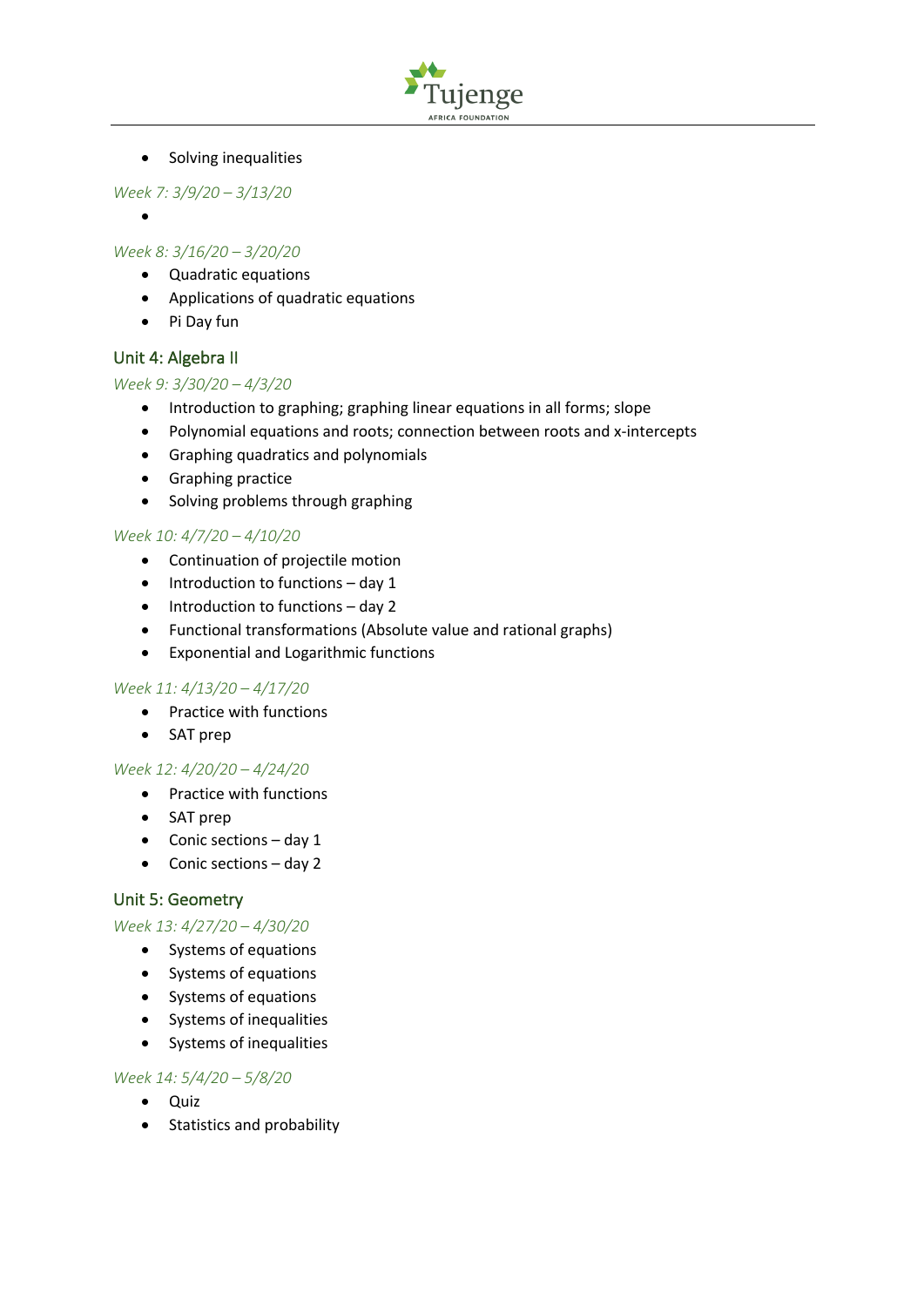

## Review: Units 1-4

#### *Week 15: 5/11/20 – 5/15/20*

- Miscellaneous topics in algebra Review
- Cumulative final

#### Interlude: Applied math project

*Week 16: 5/18/20 – 5/20/20*

## Summer Term: 6/1/20 – 8/7/20

#### Unit 6: Trigonometry

*Week 17: 6/1/20 – 6/5/20*

- The unit circle
- Sine and Cosine as functions

#### *Week 18: 6/8/20 – 6/12/20*

• Conic sections

#### *Week 19: 6/15/20 – 6/19/20*

• Imaginary numbers and the complex plane

#### Unit Interlude: Standardized test preparation and review

## Fall Term: 8/24/20 – 12/11/20

## Unit Interlude: Standardized test preparation and review

## Spring Term: 1/25/21 – 5/21/21

## Unit 7: Calculus I

*Week 1: 1/25/21 – 1/29/21*

• Limits week 1

#### *Week 2: 2/1/21 – 2/4/21*

- Limits week 2
- Formal definition of a limit
- Limits quiz